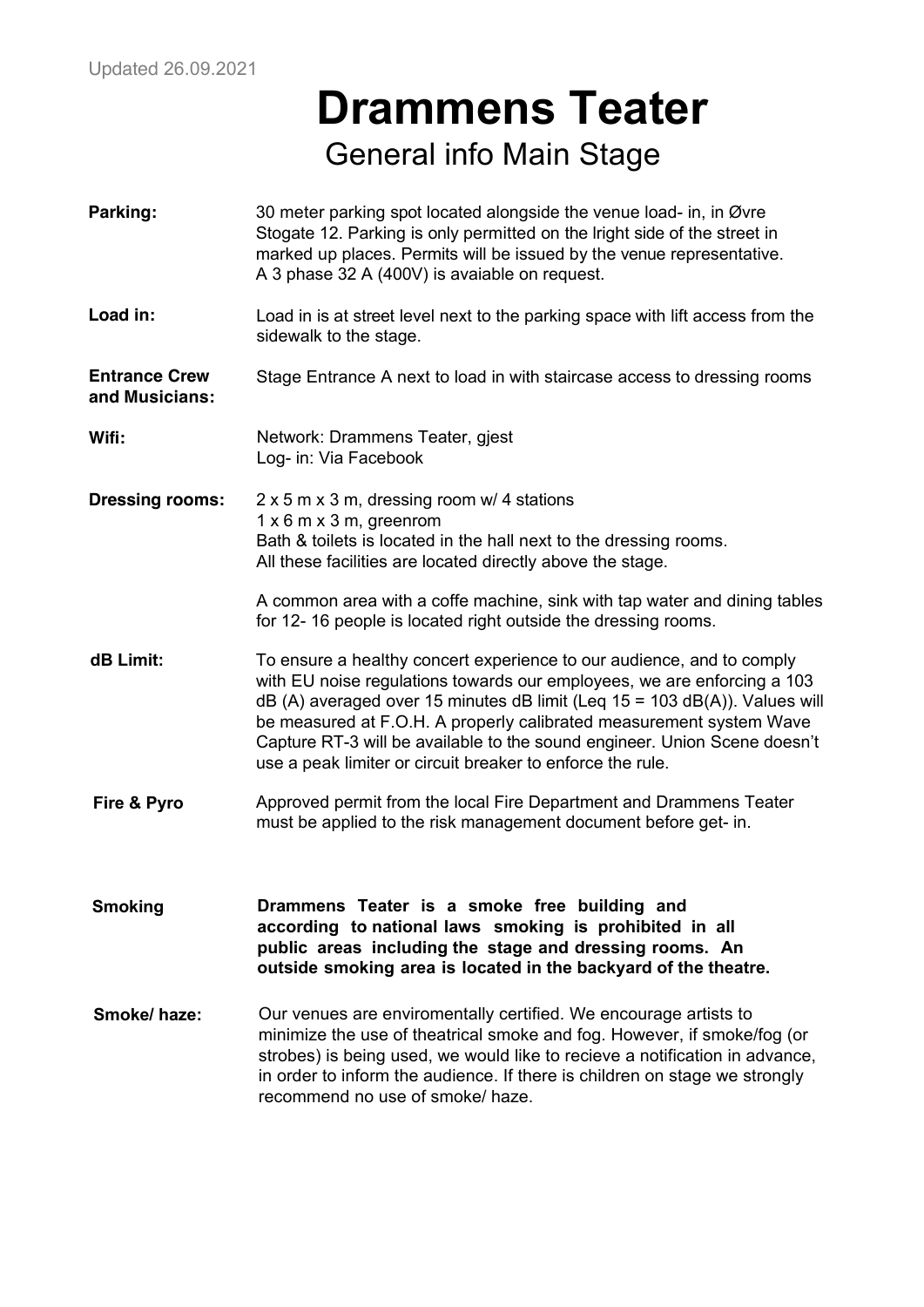## **Drammens Teater** Sound Equipment Main Stage

| FOH:                        | $\mathbf{1}$   | x            | DiGiCo SD 7                                            |                |
|-----------------------------|----------------|--------------|--------------------------------------------------------|----------------|
| Stage rack:                 | $\mathbf{1}$   | X            | DiGiCo SD rack, in $56 + 8$ tube pre amps / out<br>24. |                |
|                             | 6              | X            | Cat6 between stage and FOH                             |                |
| <b>Main Speaker System:</b> | 12             | X            | d&b Q7                                                 |                |
|                             | 4              | X            | d&b Q1                                                 |                |
|                             | 12             | $\mathsf{x}$ | d&B Q-SUB                                              |                |
| Amplification:              | 9              | X            | d&b D12                                                |                |
| <b>Front Fill:</b>          | 4              | X            | d&b                                                    | E <sub>3</sub> |
| Amplification:              | $\mathbf{1}$   | X            | d&b D6                                                 |                |
| <b>Delay</b>                | 4              | X            | d&b                                                    | E <sub>3</sub> |
| Amplification:              | $\overline{2}$ | X            | d&b D6                                                 |                |
| <b>Monitor:</b>             |                |              |                                                        |                |
| Wedges:                     | 14             | X            | d&b M4                                                 |                |
| Amplification:              | 4              | X            | d&b D12                                                |                |
| <b>Microphones:</b>         | $\overline{c}$ | X            | Shure Beta 91a                                         |                |
|                             | $\mathbf{1}$   | X            | Shure Beta 91                                          |                |
|                             | $\overline{c}$ | x            | Shure Beta 52                                          |                |
|                             | 4              | X            | Shure SM 58                                            |                |
|                             | 4              | x            | Shure Beta 58                                          |                |
|                             | 1              | X            | Shure KSM9                                             |                |
|                             | 8              | X            | Shure SM57                                             |                |
|                             | 2              | x            | Shure Beta 57                                          |                |
|                             | $\overline{c}$ | X            | Shure Ksm 109                                          |                |
|                             | 4              | x            | Shure Beta 98 AMP                                      |                |
|                             | $\mathbf{1}$   | X            | Sennheiser MD 421                                      |                |
|                             | $\overline{c}$ | X            | Sennheiser MD 441                                      |                |
|                             | $\overline{2}$ | X            | Neumann KSM 105                                        |                |
|                             | $\overline{4}$ | X            | Neumann Km 184 Audio                                   |                |
|                             | 10             | X            | Technica ATM 350                                       |                |
|                             | 4              | X            | Audio Technica AT 4040                                 |                |
|                             | 1              | X            | Audio Technica AE 2500                                 |                |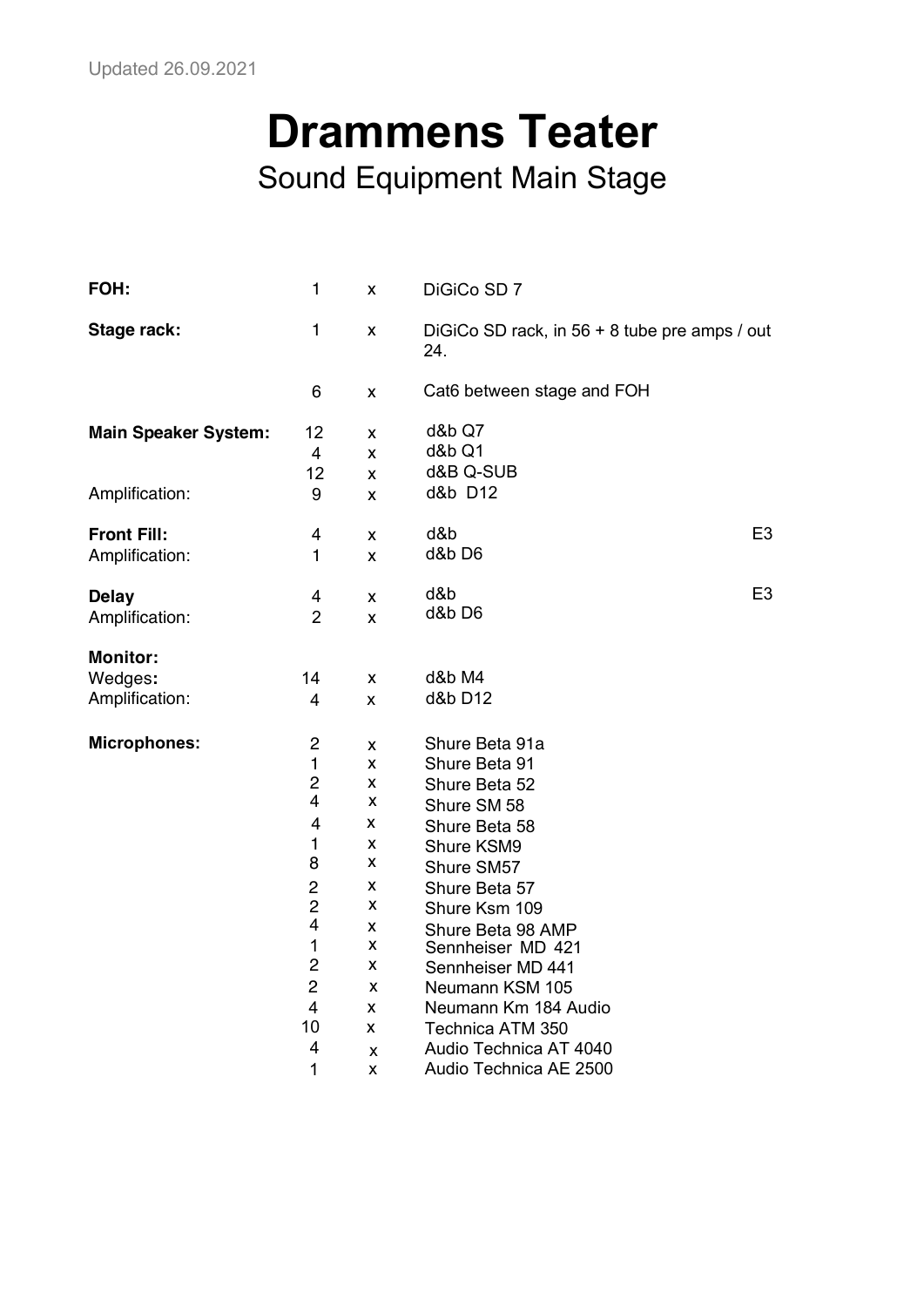| DI: |   | <b>X</b> | Radial PRO 48 Active DI                    |
|-----|---|----------|--------------------------------------------|
|     | 6 | X        | Radial ProDI Passive DI                    |
|     | 2 | X.       | Radial ProD <sub>2</sub> Passive Stereo DI |
|     |   | X.       | Radial ProAV2 Passive Stereo               |
|     |   |          | DI Radial USB PRO                          |
|     | 6 | X        | LA Audio Active DI                         |
|     |   |          |                                            |

| <b>Frequencies</b>   | 510 - 518 MHz (K 26)      |
|----------------------|---------------------------|
| allowed for wireless | 590 - 598 MHz (K 36)      |
| microphones          | 614 - 622 MHz (K 39)      |
|                      | 662 - 694 MHz (K 45 - 48) |
|                      | 738 - 753 MHz (K - SDL)   |

#### **Contact:**

Tormod Riseng – Sound technician **tormod@drammenscener.no**

Rune Magnusson – Sound technician **rune@drammenscener.no**

Ernst G. Hagby - Sound Technician ernst@drammenscener.no

Toro Heiskala – Technical director **toro@drammenscener.no**

**dB Limit:** To ensure a healthy concert experience to our audience, and to comply with EU noise regulations towards our employees, we are enforcing a 103 dB (A) averaged over 15 minutes dB limit (Leq 15 = 103 dB(A)) and a 99 dB (A) averaged over 30 minutes (Leq 30 dB(A)). Values will be measured at F.O.H. A properly calibrated measurement system, WaveCapture RT-3 will be available to the sound engineer. Union Scene doesn't use a peak limiter or circuit breaker to enforce the rule.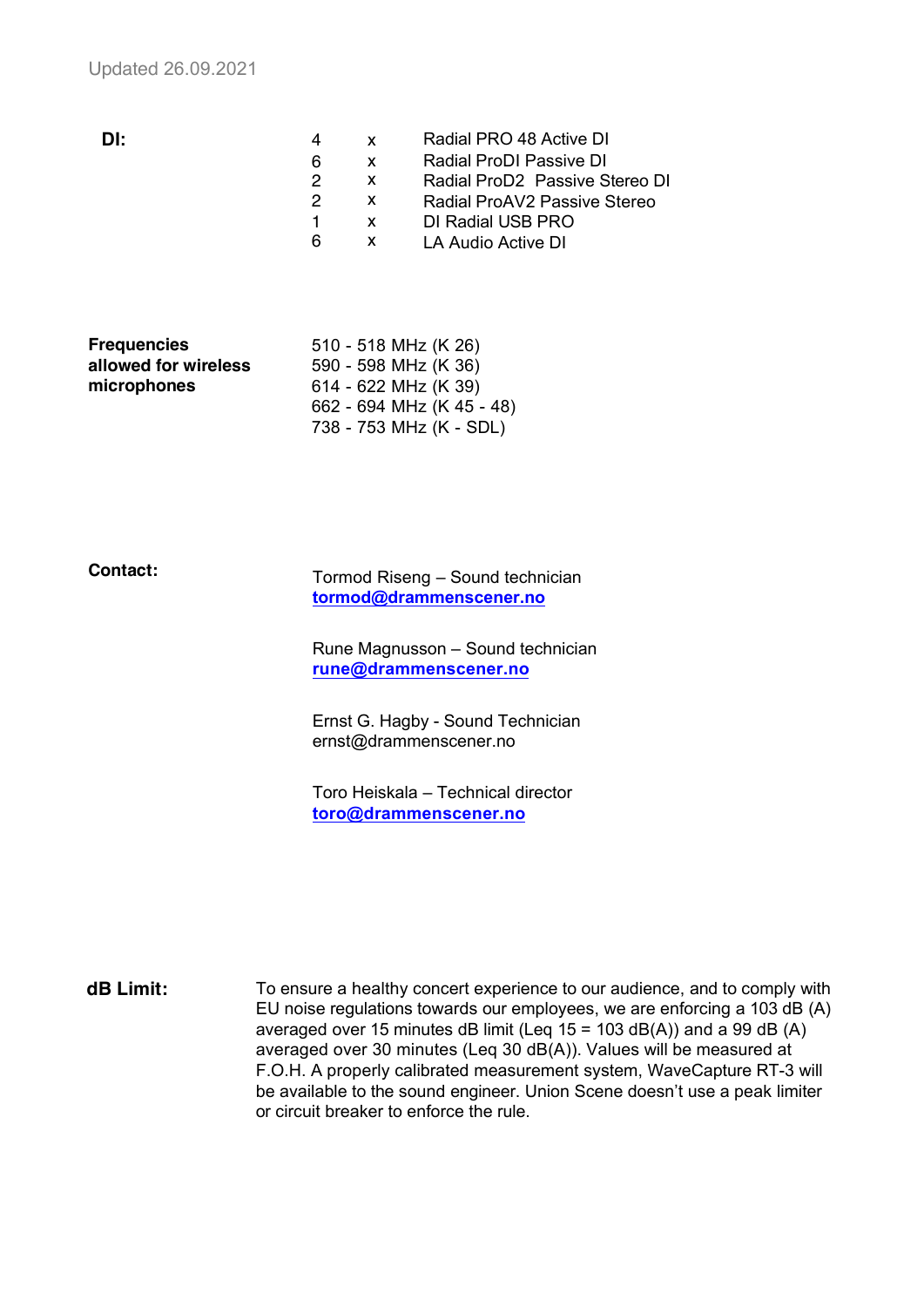**microphones**

#### **Drammens Teater** Sound Equipment Main Stage (Extended)

| <b>Additional IO:</b>                         | 1                                                   | X                 | Trafo Split 3 way, Harting / Siemens / XLR                                                                                                        |
|-----------------------------------------------|-----------------------------------------------------|-------------------|---------------------------------------------------------------------------------------------------------------------------------------------------|
| <b>Monitor Mix:</b>                           | 1                                                   | X                 | Avid / Digidesign Venue Profile                                                                                                                   |
| <b>Additional Wedges:</b>                     | 4                                                   | X                 | d&b M4                                                                                                                                            |
| <b>Drum Fill:</b>                             | 2                                                   | X                 | d&b Q-Sub                                                                                                                                         |
| Amplification:                                | 1<br>1                                              | X<br>X            | d&b Q7<br>d&b D12                                                                                                                                 |
| <b>Wireless:</b>                              | $\overline{2}$<br>$\overline{\mathbf{4}}$<br>6<br>6 | X.<br>X<br>X<br>X | Shure AD4 Q A 470- 636 MHz<br>Shure AD2 G56 470- 636 MHz w/ Beta 58 Heads<br>Shure AD1 G56 470- 636 MHz Bodypacks<br>DPA 4066 Headset microphones |
| In-Ear System:<br>Range                       | 8                                                   | X                 | Sennheiser EW 300 IEM G3<br>626 - 668 MHz (B)                                                                                                     |
| <b>Frequencies</b><br>allowed for<br>wireless |                                                     |                   | 510 - 518 MHz (K 26)<br>590 - 598 MHz (K 36)<br>614 - 622 MHz (K 39)                                                                              |

662 - 694 MHz (K 45 - 48) 738 - 753 MHz (K - SDL)

**dB Limit:** To ensure a healthy concert experience to our audience, and to comply with EU noise regulations towards our employees, we are enforcing a 103 dB (A) averaged over 15 minutes dB limit (Leq 15 = 103 dB(A)). Values will be measured at F.O.H. A properly calibrated measurement system Wave Capture RT-3 will be available to the sound engineer. Union Scene doesn't use a peak limiter or circuit breaker to enforce the rule.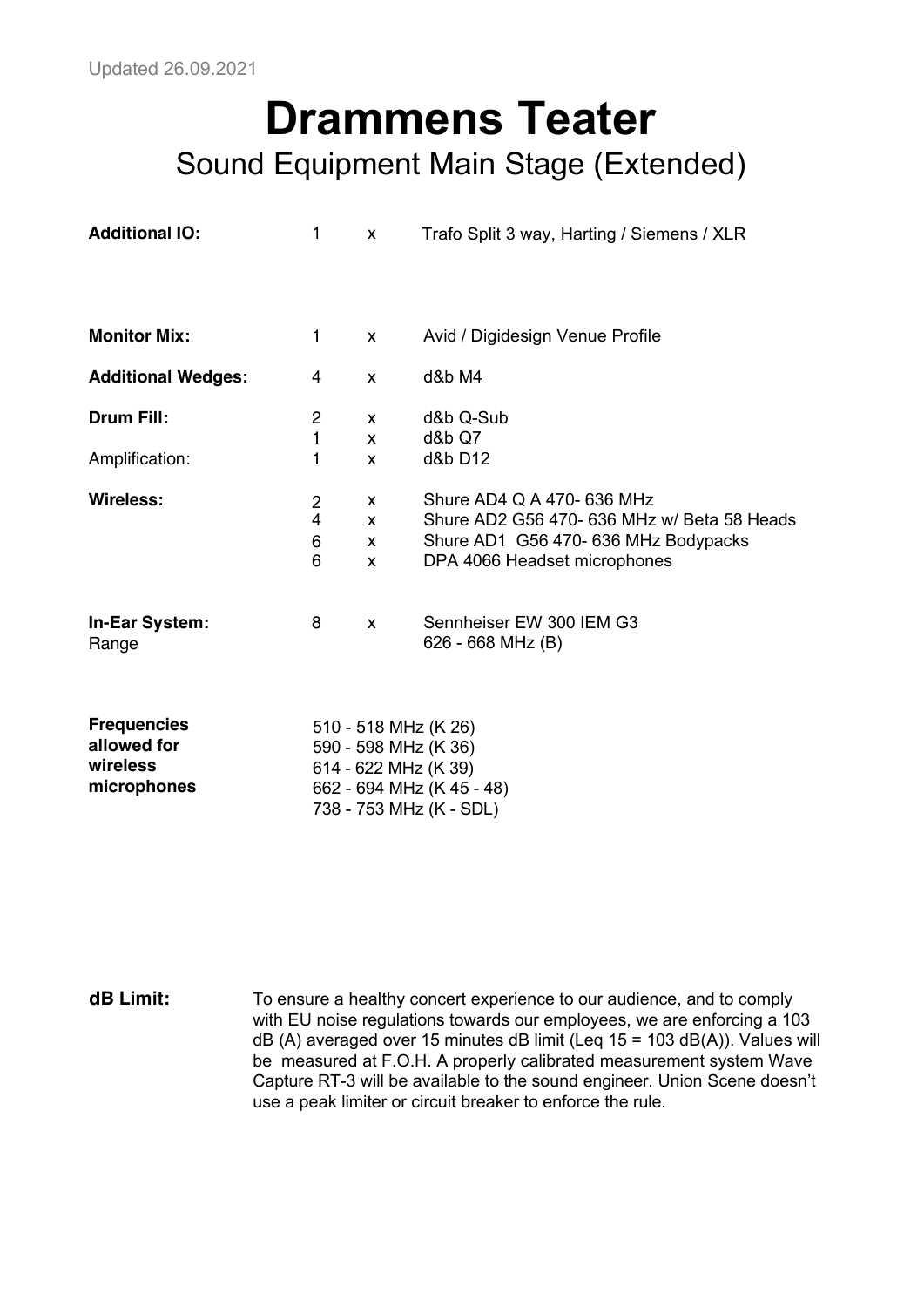## **Drammens Teater** Lighting Equipment Main Stage

| <b>Desk</b>                                                   | 1                                                                  | X                                                            | GrandMA 3 Light                                                                                                                                                                                  |
|---------------------------------------------------------------|--------------------------------------------------------------------|--------------------------------------------------------------|--------------------------------------------------------------------------------------------------------------------------------------------------------------------------------------------------|
| <b>DMX Universes</b>                                          | 6                                                                  | X                                                            | 4 used for house rig, 2 empty universes on stage                                                                                                                                                 |
| <b>Dimmers</b>                                                | 220                                                                | $\mathsf{x}$                                                 | ETC Sensor+ 3kW pr channel                                                                                                                                                                       |
| <b>Automated Lights</b>                                       | 13                                                                 | X                                                            | Martin Mac Encore Performance CLD                                                                                                                                                                |
|                                                               | 12                                                                 | $\mathsf{x}$                                                 | Clay Paky K20 B-eye                                                                                                                                                                              |
|                                                               | 8                                                                  | X                                                            | Martin Mac Encore Wash CLD (front light)                                                                                                                                                         |
| <b>Generic Front Lights</b>                                   | $\overline{7}$                                                     | $\mathsf{X}$                                                 | Selecon Pacific 7,5º-19º                                                                                                                                                                         |
|                                                               | 11                                                                 | $\mathsf{X}$                                                 | Selecon Pacific 25°-50°                                                                                                                                                                          |
|                                                               | 14                                                                 | $\mathsf{X}$                                                 | Strand SL 15°-32°                                                                                                                                                                                |
|                                                               | 6                                                                  | $\mathsf{X}$                                                 | ETC S4jr 25°-50°                                                                                                                                                                                 |
|                                                               | 4                                                                  | $\mathsf{x}$                                                 | ETC Source4 Series 2 Lustr+                                                                                                                                                                      |
| <b>Generic Stage Lights</b>                                   | 22                                                                 | $\mathsf{x}$                                                 | Par64 CP62 (one per channel)                                                                                                                                                                     |
|                                                               | 4                                                                  | X                                                            | 4lights (two channels per fixture)                                                                                                                                                               |
| <b>Atmospheric</b>                                            | 1                                                                  | X                                                            | MDG Atmosphere APS, controlled from stage                                                                                                                                                        |
|                                                               | 1                                                                  | X                                                            | Jem ZR33                                                                                                                                                                                         |
| <b>Extra available fixtures</b><br>by prior agreement<br>only | 12<br>8<br>$\overline{2}$<br>$\overline{2}$<br>1<br>$\overline{2}$ | $\mathsf{x}$<br>$\mathsf{x}$<br>X<br>$\mathsf{x}$<br>X.<br>X | <b>Floorcans CP62</b><br>ETC ColorSource PAR on floorstands<br>8lights<br>Martin Atomic 3000<br>ShowLED Classic star backdrop (extra charge)<br>Robert Juliat MANON follow spots* (extra charge) |

\*Must be booked at contract signing for reservation of seating in the audience area

| <b>Contact:</b> | Toro Heiskala - Technical Manager<br>toro@drammenscener.no       |
|-----------------|------------------------------------------------------------------|
|                 | Thomas Evensen - Lighting Technician<br>thomase@drammenscener.no |
|                 | Ståle Kilen – Lighting Technician<br>stale@drammenscener.no      |
|                 | Tommy Aschim - Lighting Technician<br>tommy@drammenscener.no     |
|                 |                                                                  |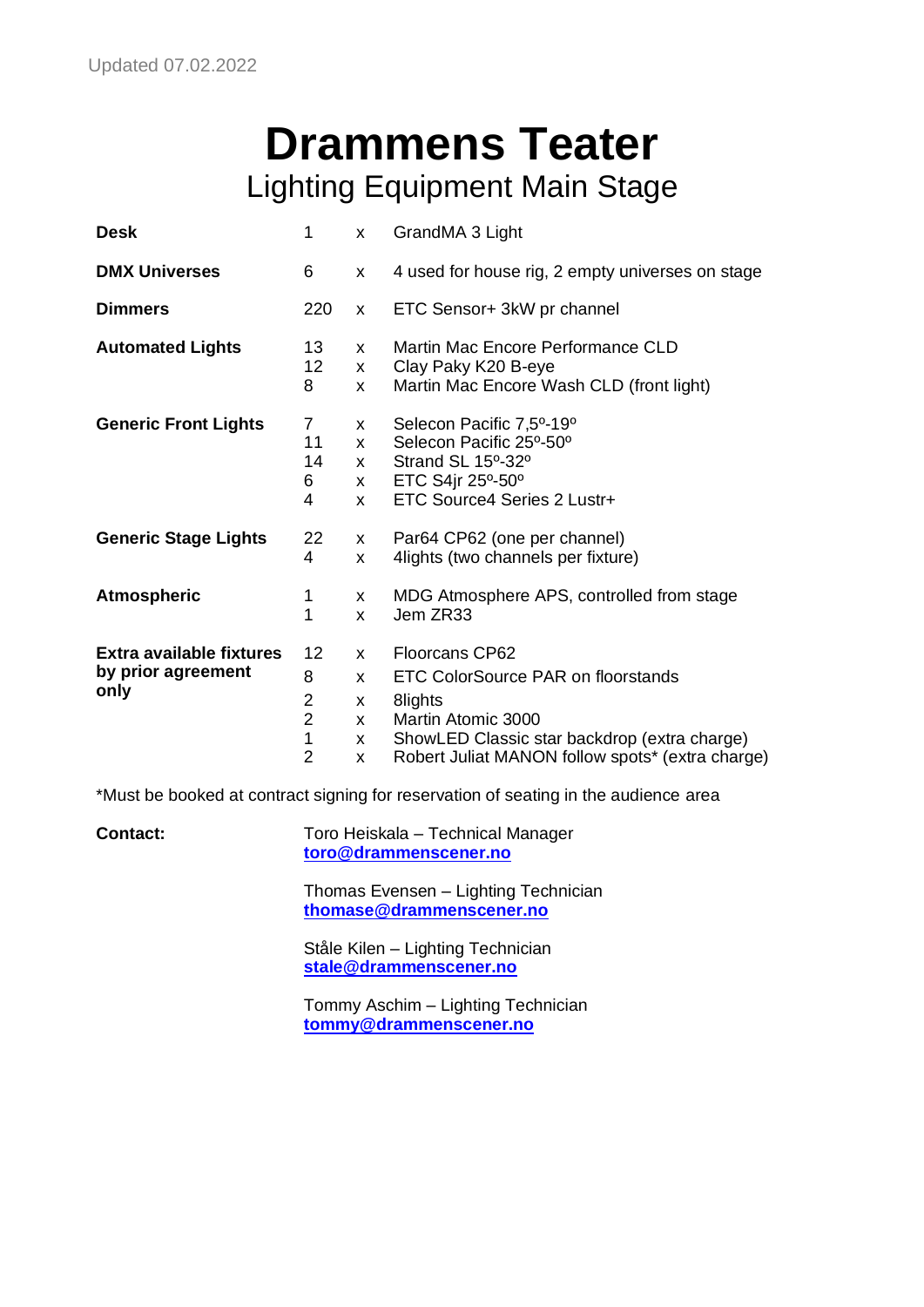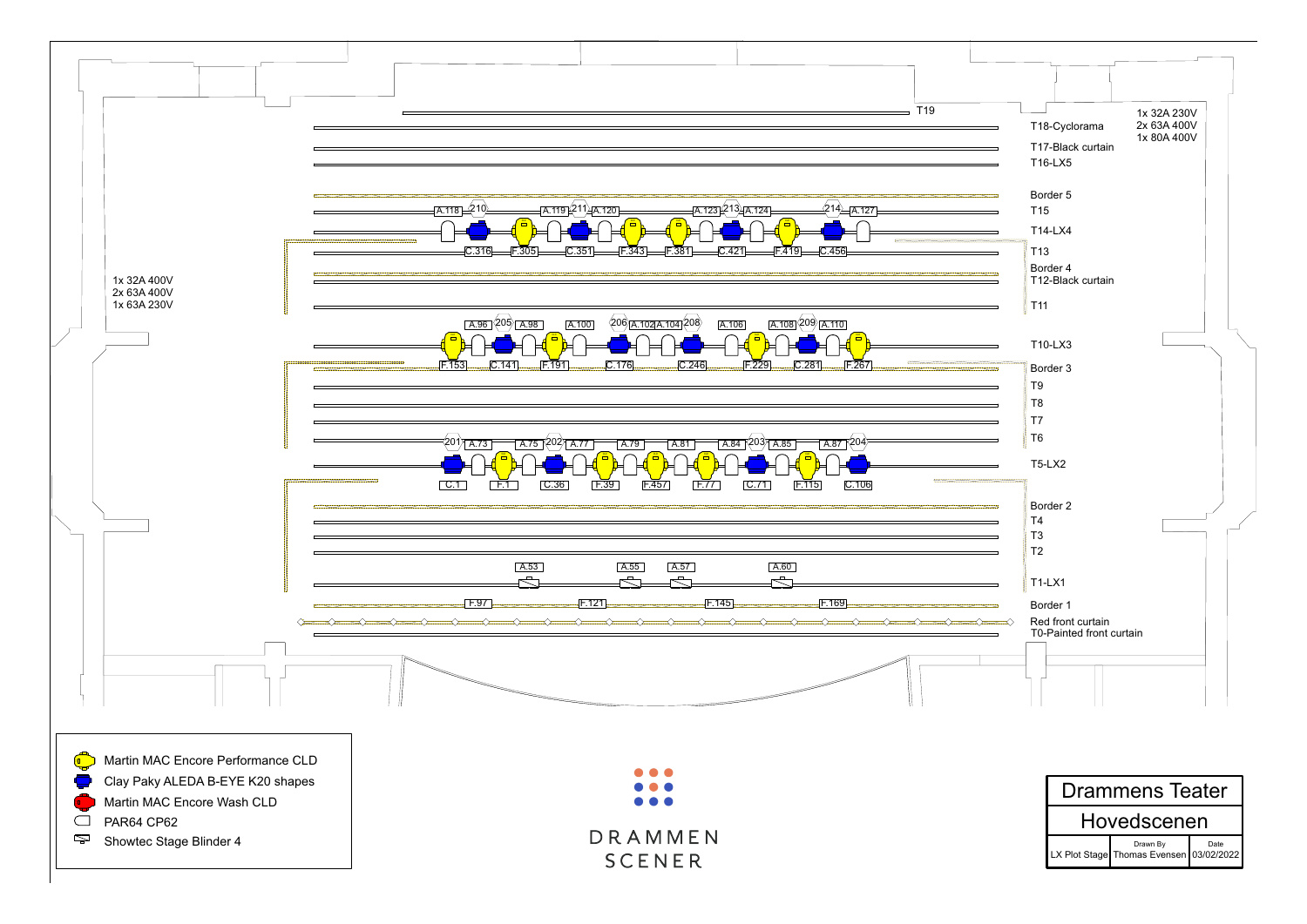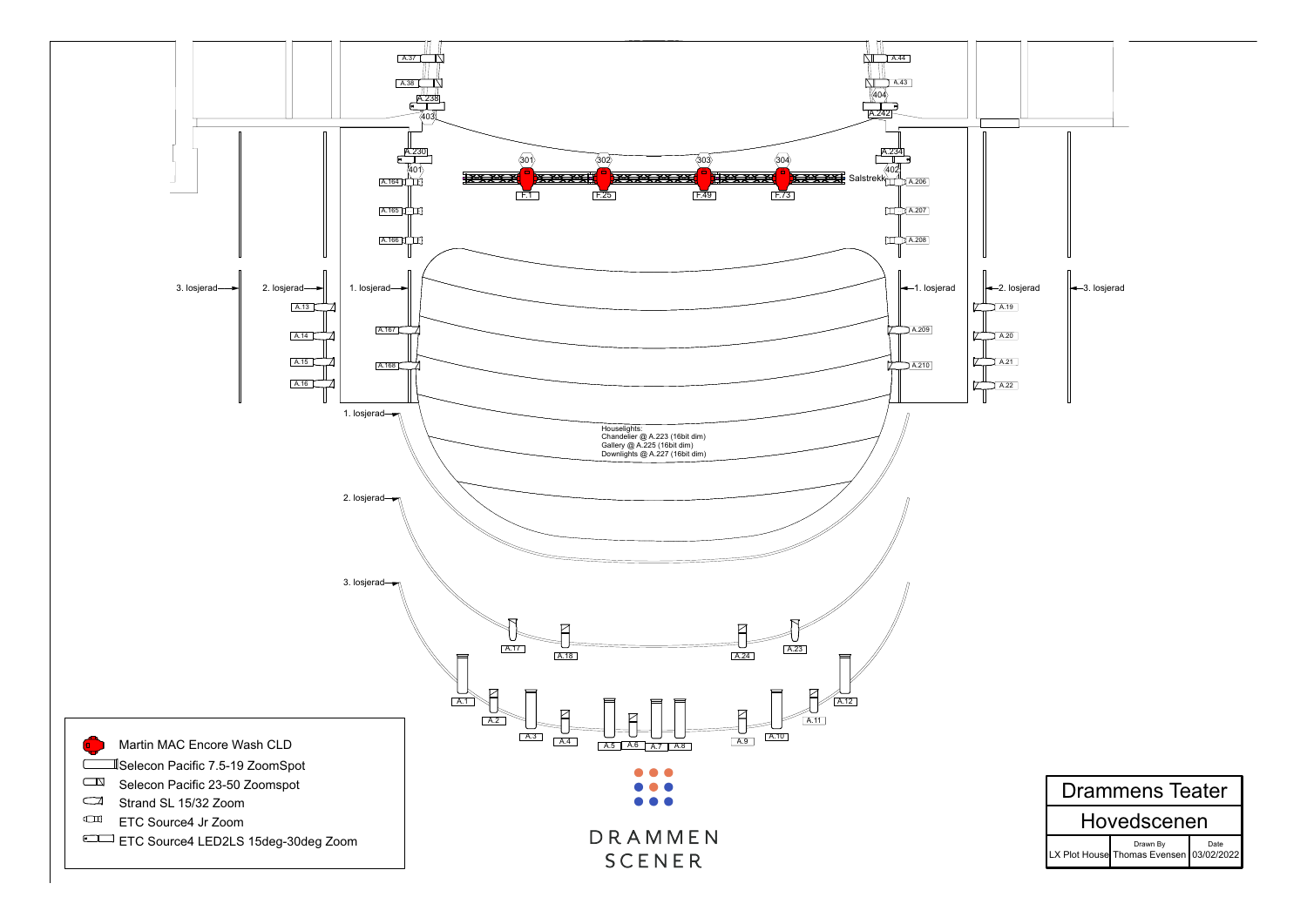# **Drammens Teater**

#### AV Equipment Main Stage

| <b>Projector:</b>        | 1 x<br>Brightness:<br>Resolution:<br>Aspect Ratio: 16:10<br>Lens: | Panasonic RZ970 WUXGA<br>10,000 center lumens<br>1,920 x 1,200<br>ET-DLE 170 standard lens |
|--------------------------|-------------------------------------------------------------------|--------------------------------------------------------------------------------------------|
| <b>Connections:</b>      |                                                                   | HDMI at downstage Right/ Left or FOH                                                       |
| Screen:                  | 7 x 4 Meters fixed frame                                          |                                                                                            |
| <b>Monitor displays:</b> | 1 x 42" angeled floor stand                                       |                                                                                            |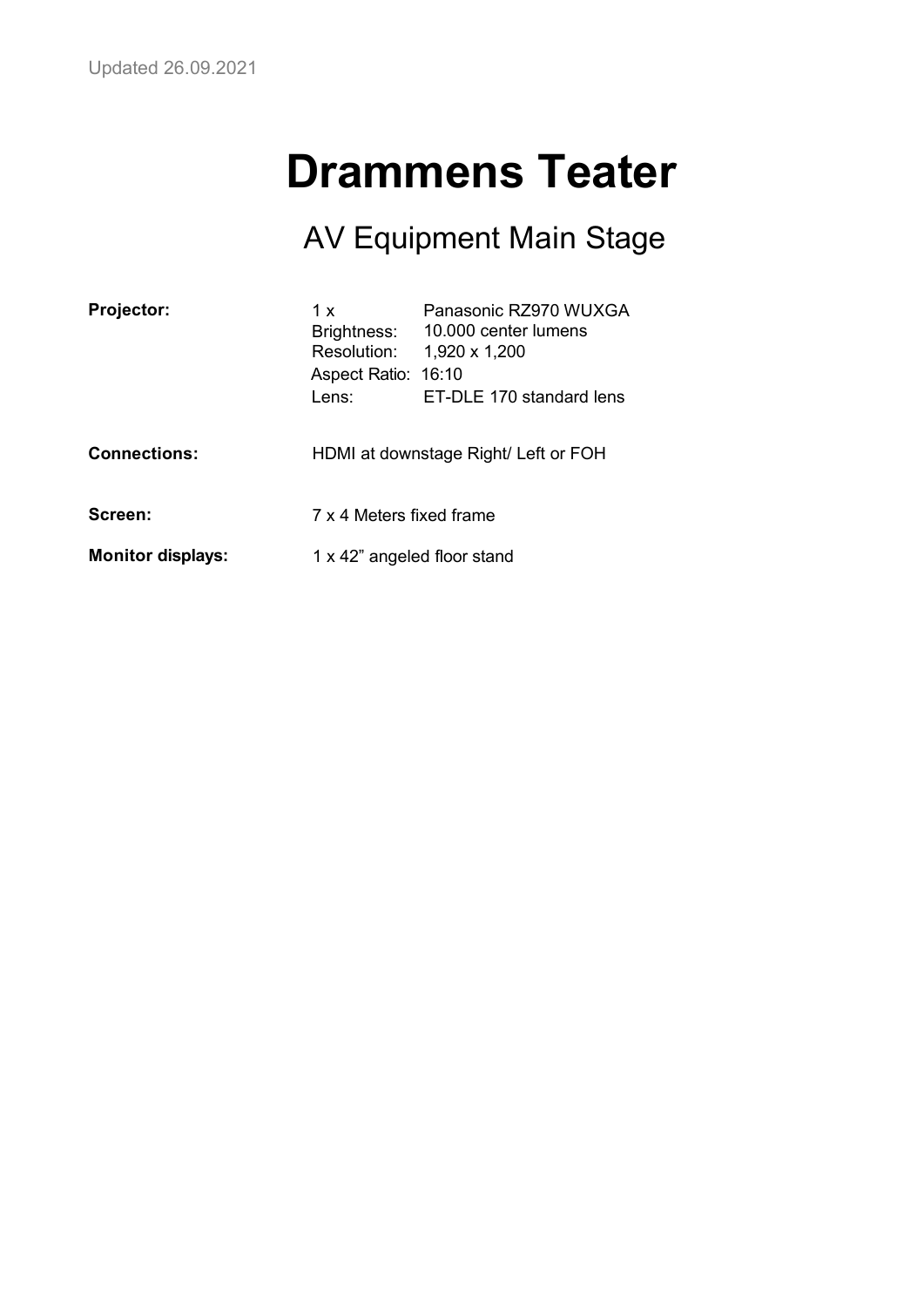## **Drammens Teater** Stage and rigging Main Stage

| Stage:                 | Depth: 11m                                                                                                                                                                                                                                                                                                                                                                                                                    |
|------------------------|-------------------------------------------------------------------------------------------------------------------------------------------------------------------------------------------------------------------------------------------------------------------------------------------------------------------------------------------------------------------------------------------------------------------------------|
|                        | Width: 13 m                                                                                                                                                                                                                                                                                                                                                                                                                   |
|                        | Proscenium height: 6,5 m.                                                                                                                                                                                                                                                                                                                                                                                                     |
|                        | Proscenium opening: 8,84 m                                                                                                                                                                                                                                                                                                                                                                                                    |
|                        | Height to ceiling: 14 m                                                                                                                                                                                                                                                                                                                                                                                                       |
|                        | The stage floor is pine tree painted black.                                                                                                                                                                                                                                                                                                                                                                                   |
|                        |                                                                                                                                                                                                                                                                                                                                                                                                                               |
| <b>Curtains:</b>       | Backdrop w/ split of black velvet.<br>6 x Legs of black velvet.<br>5 x Borders of black velvet.                                                                                                                                                                                                                                                                                                                               |
|                        | Center curtain of black velvet. Manually split or automated hoist operated<br>from stage left.                                                                                                                                                                                                                                                                                                                                |
|                        | Front curtain of red velvet. Manually split. Operated from stage right.                                                                                                                                                                                                                                                                                                                                                       |
|                        | All curtains are certified fire resistant. Any backdrops that are to be hung<br>must be certified fire resistant. Please send this in advance or bring to<br>venue manager latest on arrival.                                                                                                                                                                                                                                 |
| <b>Hanging points:</b> | There are 21 pipe battens individually operated by a motorized automated<br>fly system. 19 of these are above the stage and 2 are above the audience<br>for front lights. Battens nr 1 and 2 (audience) has a weight limit of 450 kg<br>(PQ) and 100 kg pr point (PL). Battens nr 3-19 has a weight limit of 300 kg<br>(PQ) and 100 kg pr point (PL).<br>The stage automation is only to be operated by authorized personnel. |
| Power:                 | 63<br>triple<br>phase<br>400V<br>at<br>upstage<br>left<br>2x<br>A<br>and<br>right                                                                                                                                                                                                                                                                                                                                             |
|                        | 1x triple phase 32 A 400V at upstage left and right                                                                                                                                                                                                                                                                                                                                                                           |
|                        | 8 x single phase 16 A 230V located around the stage for backline                                                                                                                                                                                                                                                                                                                                                              |
| <b>Contact:</b>        | Toro Heiskala – technical director<br>toro@drammenscener.no                                                                                                                                                                                                                                                                                                                                                                   |